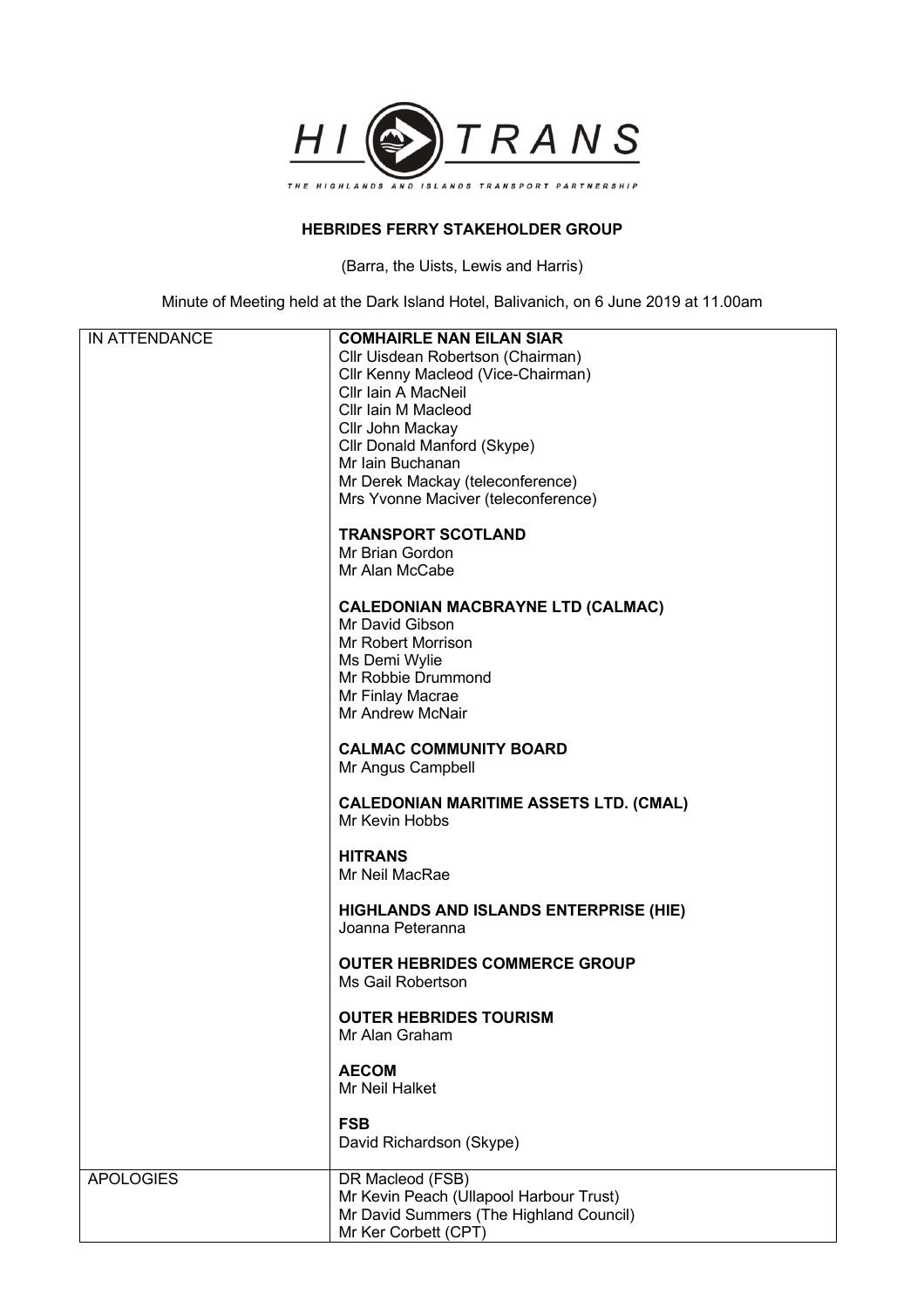| Mr Rob Mackinnon (Outer Hebrides Tourism) |
|-------------------------------------------|
| Mr Iain Mackinnon (CnES)                  |
| Cllr Iain Cockburn (The Highland Council) |
| Cllr Paul Finnegan (CnES)                 |

| $\overline{1}$ | Minute of Meeting held on<br>13 December 2019 | The Minute of Meeting of 13 December 2018 was approved.                                                                                                                                                                                                                                                                                                                                                                                                                                                                                                                                                                                                                                                                                                                                                                                                                                                                                                                                                                                                                                                                                                                                                                                            |
|----------------|-----------------------------------------------|----------------------------------------------------------------------------------------------------------------------------------------------------------------------------------------------------------------------------------------------------------------------------------------------------------------------------------------------------------------------------------------------------------------------------------------------------------------------------------------------------------------------------------------------------------------------------------------------------------------------------------------------------------------------------------------------------------------------------------------------------------------------------------------------------------------------------------------------------------------------------------------------------------------------------------------------------------------------------------------------------------------------------------------------------------------------------------------------------------------------------------------------------------------------------------------------------------------------------------------------------|
| $\overline{2}$ | <b>Matters Arising</b>                        | Under item 5 (Regional VRDP Update) from the minute of 13<br>December 2018.                                                                                                                                                                                                                                                                                                                                                                                                                                                                                                                                                                                                                                                                                                                                                                                                                                                                                                                                                                                                                                                                                                                                                                        |
|                |                                               | The Chairman put forward the questions. Question 1-3 for Calmac and<br>question 4 to Transport Scotland:<br>(1) There was clearly some presumption that MV Isle of Arran will be<br>removed from regular service after 801 and 802 enter service. Why not<br>absorb the increased capacity the MV Glen Sannox provides to Arran<br>with MV Isle of Arran retained as second ship? What would the<br>Ardrossan/Brodick route forecast capacity constraint look like if Glen<br>Sannox and Isle of Arran provide the service and how does that<br>compare with the forecasts presented for Western Isles routes?<br>(2) Why waste the Caledonian Isles on the tiny traffic volume travelling<br>to Campbeltown? If MV Caledonian Isles was deployed to Mull what<br>would that do for traffic forecasts?<br>(3) The increased fleet with short term life extension of admittedly<br>elderly vessels could enable a redeployment of vessels to provide the<br>clearly merited 2 RoPax solution for Stornoway and dedicated vessels<br>on both routes across the Little Minch. This could bring huge benefits<br>in tourism growth, service resilience and capacity to meet unmet<br>demand. This must be recognised and work together to realise this |
|                |                                               | ambition.<br>(4) I would ask why are local authorities not provided with a platform to<br>engage with and scrutinise the VRDP and the recommendations of the<br>Network Strategy Group at an early stage so consensual dialogue can<br>deliver solutions that communities could support? The Islands<br>Transport Forum or a sub Group of the ITF should be utilised for this<br>purpose?<br>Mr Richard Hadfield responded briefly to question 4 and stated he was                                                                                                                                                                                                                                                                                                                                                                                                                                                                                                                                                                                                                                                                                                                                                                                 |
|                |                                               | open to the suggestions and keen to engage further.<br>Outstanding Action from previous FSG - It was agreed that Bill<br>Main, CalMac and Mr Richard Hadfield, Transport Scotland would<br>respond directly to the Chairman on questions presented at the<br>Meeting and this response would be circulated to the wider<br>Membership through the Secretariat.                                                                                                                                                                                                                                                                                                                                                                                                                                                                                                                                                                                                                                                                                                                                                                                                                                                                                     |
|                |                                               | In respect of item 3, Mr Robert Morrison indicated that it would be<br>possible to incorporate an additional column to the Performance<br>Management Reports detailing performance of individual routes<br>against timetables. Performance would continue to be reported to<br>communities. Mr Morrison indicated that the Integrated Operations<br>System would assist in improving communications to passengers in the<br>event of weather disruptions.                                                                                                                                                                                                                                                                                                                                                                                                                                                                                                                                                                                                                                                                                                                                                                                          |
|                |                                               | Action – update the Reports to detail the performance of<br>individual routes against timetables.                                                                                                                                                                                                                                                                                                                                                                                                                                                                                                                                                                                                                                                                                                                                                                                                                                                                                                                                                                                                                                                                                                                                                  |
| 3              | VRDP Update (TS)                              | Mr Brian Gordon, Transport Scotland, provided an update on the<br>Vessel Replacement and Deployment Plan. The Draft Annual Report<br>2018, which included the 2017 update, was circulated. Peak time<br>capacity utilisation (forecasted and actual) for 2017 and 2018 and the<br>forecasted figures for 2019-2024 were detailed for each route which<br>was based on vehicle deck figures and not foot passengers. The                                                                                                                                                                                                                                                                                                                                                                                                                                                                                                                                                                                                                                                                                                                                                                                                                            |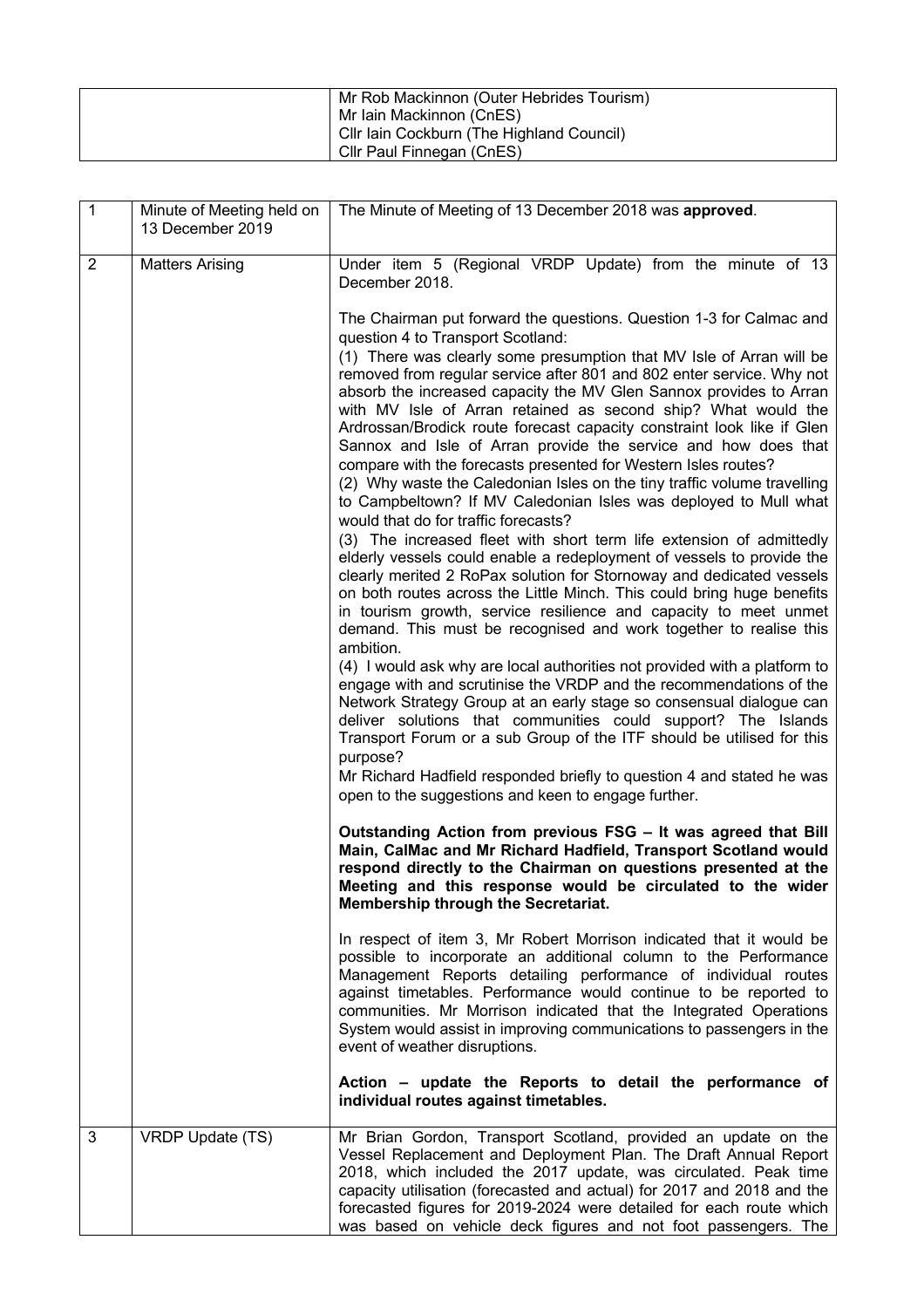|                |                                                                                                    | forecasts focused on the most popular nine weeks of the year for each<br>route which was generally during peak summer. It was highlighted that<br>the effect of reduced fares, the strength of Scottish tourism and the<br>growing popularity of the islands had combined to produce significant<br>growth in passenger and vehicle traffic on the CHFS network.                                                                                                                                                                                                                                              |
|----------------|----------------------------------------------------------------------------------------------------|---------------------------------------------------------------------------------------------------------------------------------------------------------------------------------------------------------------------------------------------------------------------------------------------------------------------------------------------------------------------------------------------------------------------------------------------------------------------------------------------------------------------------------------------------------------------------------------------------------------|
|                |                                                                                                    | The Key Points from the draft Report included:                                                                                                                                                                                                                                                                                                                                                                                                                                                                                                                                                                |
|                |                                                                                                    | • The proposal for an Argyll STAG covering Islay, Colonsay, Oban,<br>Coll and Tiree to follow on from the Outer Hebrides STAG and to<br>feed into the next Ferries Plan;                                                                                                                                                                                                                                                                                                                                                                                                                                      |
|                |                                                                                                    | • There was clear evidence of the need for replacement programmes<br>for both major and non-major vessels providing the opportunity for<br>standardisation in design and a rolling delivery programme; the<br>development of the major vessel programme will be informed by<br>consideration of the opportunity for a larger number of smaller<br>vessels on certain routes;                                                                                                                                                                                                                                  |
|                |                                                                                                    | • Based on an initial consideration of STAG outputs, the draft report<br>included high-level conclusions regarding future vessel and port<br>investment for Mallaig-Armadale and Mallaig-Lochboisdale.                                                                                                                                                                                                                                                                                                                                                                                                        |
|                |                                                                                                    | Action - Members were invited to submit comments on the draft<br>Vessel Replacement and Deployment Plan Report to Mr Richard<br>Hadfield by 24 June 2019.                                                                                                                                                                                                                                                                                                                                                                                                                                                     |
| $\overline{4}$ | <b>Hebrides</b><br><b>STAG</b><br>Outer<br>Update (TS)                                             | Mr Brian Gordon, Transport Scotland, gave a presentation providing an<br>update on the Outer Hebrides STAG Draft Network Plan.<br>The<br>presentation highlighted that the Draft Network Plan considered:                                                                                                                                                                                                                                                                                                                                                                                                     |
|                |                                                                                                    | • Short-term measures (to 2023)<br>Medium-term measures (to 2032, which covered the period of the<br>next Ferries Plan)<br>Long-term considerations beyond 2032 which would need to be<br>planned for between now and then                                                                                                                                                                                                                                                                                                                                                                                    |
|                |                                                                                                    | It was indicated that the Draft Network Plan, if approved, would remain<br>subject to funding availability.                                                                                                                                                                                                                                                                                                                                                                                                                                                                                                   |
|                |                                                                                                    | It was indicated that that public consultation exercises had been<br>carried out in May 2019 and while there was good engagement with<br>local authorities and key stakeholders the consultation events were not<br>well attended by the general public. Mr Angus Campbell indicated that<br>a common concern expressed by the public to the Communities Board<br>was that comments were not acted upon. It would have to be<br>demonstrated that the general public were being listened to in order to<br>improve public confidence.                                                                         |
|                |                                                                                                    | It was agreed to note the presentation.                                                                                                                                                                                                                                                                                                                                                                                                                                                                                                                                                                       |
| 5              | Caledonian<br>MacBrayne<br>Operational<br>and<br><b>Performance Presentation</b><br>covering (CFL) | Mr Andrew McNair provided an update in relation to Calmac marketing<br>work. Calmac were looking to promote local products and attractions<br>online and on board vessels. An advertising campaign in the Daily<br>Record and Metro had been undertaken and Calmac would look to<br>extend their reach nationally including a planned promotion throughout<br>June 2019 on STV. In partnership with the Outer Hebrides Tourism<br>Association a campaign to promote the Uists would be run over<br>summer 2019 and would look to develop Gaelic tourism and a series of<br>winter events across the Hebrides. |
|                |                                                                                                    | Ms Demi Wylie provided an update on the Transport Integration<br>Strategy and indicated that ferry connectivity with the public bus<br>service network would continue to be monitored. Mr Finlay Macrae,                                                                                                                                                                                                                                                                                                                                                                                                      |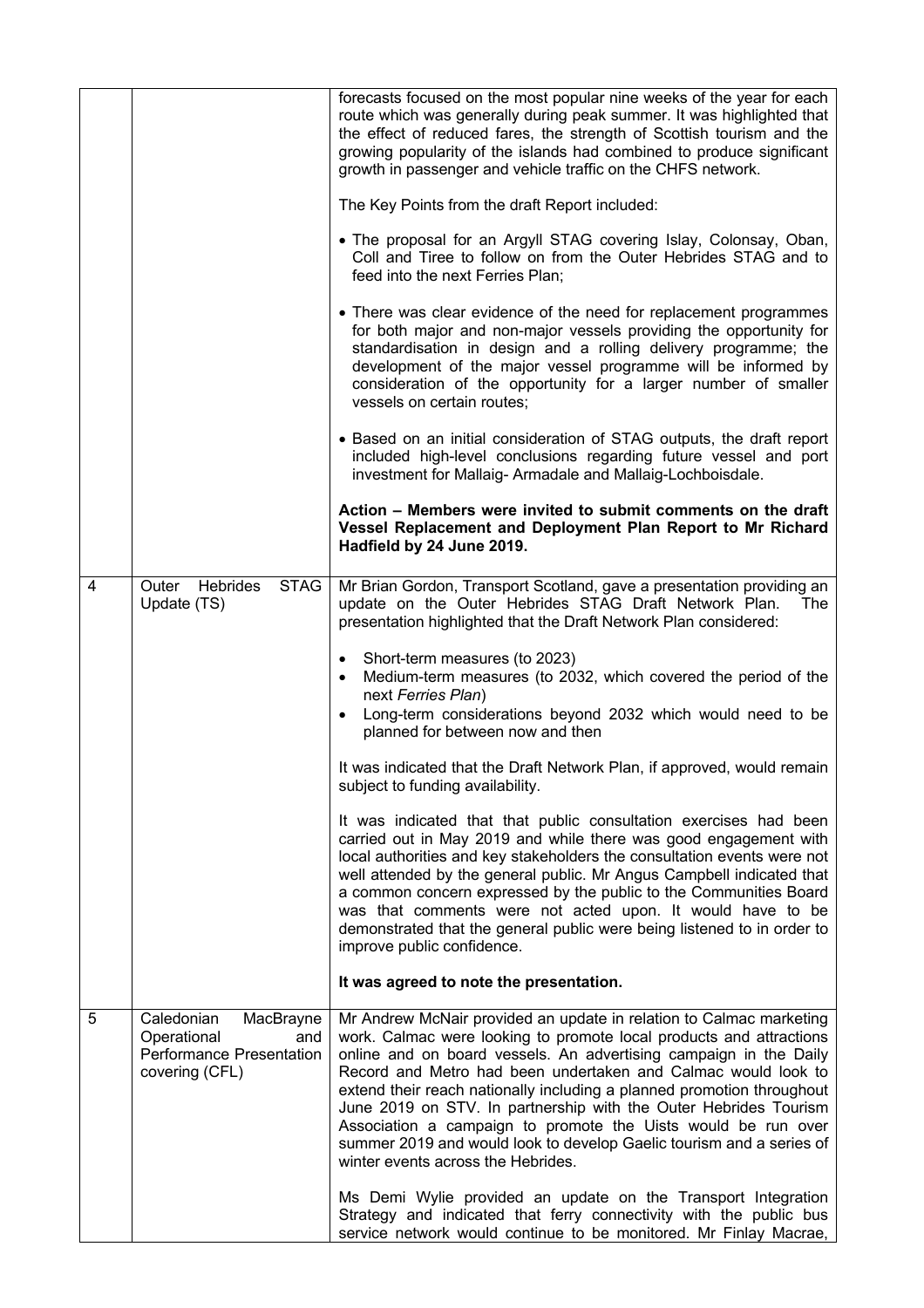|                |                                                                 | provided an overview of the operational performance update in respect<br>of the Hebrides group for the period 221 October 2018 $-$ 28 March<br>2019.                                                                                                                                                                                                                                                                                                                                                                                                                                                                                                                                                                                                   |
|----------------|-----------------------------------------------------------------|--------------------------------------------------------------------------------------------------------------------------------------------------------------------------------------------------------------------------------------------------------------------------------------------------------------------------------------------------------------------------------------------------------------------------------------------------------------------------------------------------------------------------------------------------------------------------------------------------------------------------------------------------------------------------------------------------------------------------------------------------------|
|                |                                                                 | It was agreed to note the updates.                                                                                                                                                                                                                                                                                                                                                                                                                                                                                                                                                                                                                                                                                                                     |
| 6              | <b>CMAL Update (CMAL)</b>                                       | Mr Kevin Hobbs provided an update with regards to CMAL. Mr Hobbs<br>indicated that an additional decision making body had been<br>established to progress the infrastructure works on the Uig-Tarbert-<br>Lochmaddy triangular route. Discussions were being held with Calmac<br>in order to avoid peak time closures of piers while infrastructure was<br>being undertaken. It was hoped that the Mull-Armadale STAG<br>appraisal would be completed by the end of June 2019.                                                                                                                                                                                                                                                                         |
|                |                                                                 | Mr Hobbs provided an update on the construction and delivery of<br>vessels 801 and 802. CMAL would continue to work with all parties to<br>resolve matters and ensure delivery of the vessels. Mr Uisdean<br>Robertson expressed concerns at the delays in the construction of the<br>new vessels and indicated that there had to be long term solution to<br>the ferry replacement programme as the age of the fleet would mean a<br>number of vessels would require to be replaced over the next few<br>years.                                                                                                                                                                                                                                       |
|                |                                                                 | It was agreed to note the update.                                                                                                                                                                                                                                                                                                                                                                                                                                                                                                                                                                                                                                                                                                                      |
| $\overline{7}$ | Ports/ Harbours Update<br>(Council<br>and<br>Port<br>Authority) | Mr lain Buchannan provided an update in relation to progress with the<br>tender for the Lochmaddy Pier Improvement Project.                                                                                                                                                                                                                                                                                                                                                                                                                                                                                                                                                                                                                            |
|                |                                                                 | It was agreed to note the update.                                                                                                                                                                                                                                                                                                                                                                                                                                                                                                                                                                                                                                                                                                                      |
| 8              | Masters Decision Making<br>- Presentation (CFL)                 | Mr Robbie Drummond gave a presentation which provided information<br>on Masters Decision Making. It was stated in the presentation that<br>CalMac operated in a challenging environment and were heavily<br>influenced by marine and safety legislation. Calmac Masters and<br>Crews were highly skilled and experienced and were trained to operate<br>safely in conditions which were subject to dynamic change. It was<br>stated that Masters were accountable for all decisions made on board<br>to ensure the safety of crew, passengers and the vessel.                                                                                                                                                                                          |
|                |                                                                 | Mr Drummond indicated that the number of winter scheduled sailings<br>delivered across the CalMac network had increased in the past 10<br>years by 16% for the major vessel routes. Information was provided<br>detailing that cancellations from adverse weather had remained<br>relatively consistent over the past 10 years. It was indicated that there<br>was a significant increase in winter cancellations in the 3 years from<br>2013/14 to 2015/16 due to particularly tumultuous weather experience<br>in those years. It was highlighted that the Ullapool-Stornoway route<br>showed a reducing winter trend in relation to cancellations from 13% in<br>2007/08 to 7% in 2017/18 following to the introduction of the MV Loch<br>Seaforth. |
|                |                                                                 | It was agreed to note the presentation.                                                                                                                                                                                                                                                                                                                                                                                                                                                                                                                                                                                                                                                                                                                |
| 9              | Communities<br>Board<br>Update                                  | Mr Angus Campbell, CalMac Communities Board, provided an update<br>on the work of the Board. Mr Campbell stated that the CalMac<br>Communities Board had only been operational for 18 months. The<br>Board aimed to maximise economic impact on the islands served by<br>CalMac and sought to improve communication between CalMac and<br>the Island communities. Mr Campbell indicated that 3 Sub-Groups had<br>been formed to ensure the efficient running of the Board:                                                                                                                                                                                                                                                                             |
|                |                                                                 | <b>Communications Sub-Group</b><br>Customer Service Sub-Group; and<br>$\bullet$<br>Fleet Deployment and Resilience Sub-Group                                                                                                                                                                                                                                                                                                                                                                                                                                                                                                                                                                                                                           |